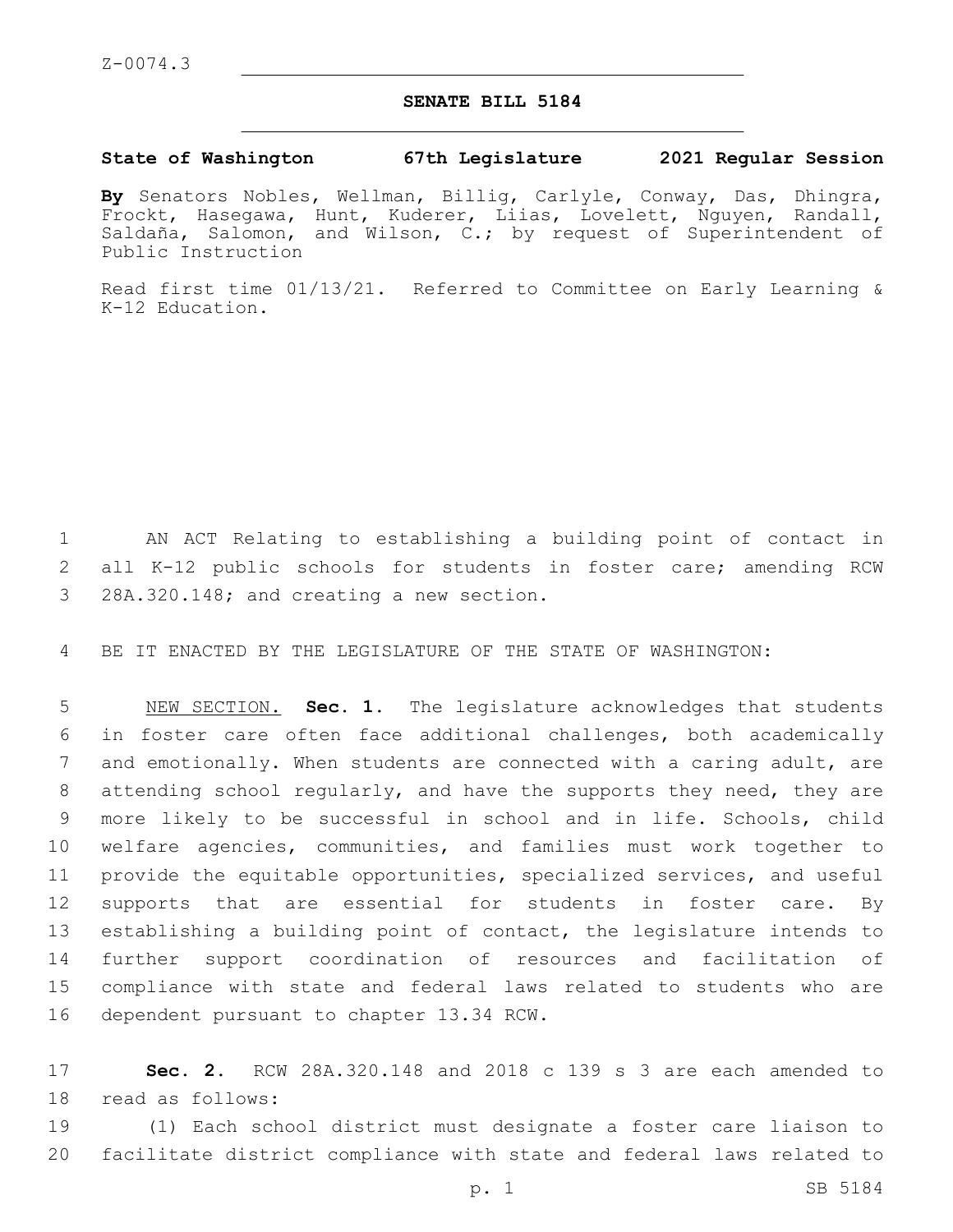1 students ((in out-of-home care)) who are dependent pursuant to 2 chapter 13.34 RCW and to collaborate with the department of children, youth, and families to address educational barriers for these students. The role and responsibilities of a foster care liaison may include:5

 (a) Coordinating with the department of children, youth, and families on the implementation of state and federal laws related to 8 students ((in out-of-home care)) who are dependent pursuant to 9 chapter 13.34 RCW;

 (b) Coordinating with foster care education program staff at the 11 office of the superintendent of public instruction;

 (c) Attending training and professional development opportunities to improve school district implementation efforts;

 (d) Serving as the primary contact person for representatives of 15 the department of children, youth, and families;

 (e) Leading and documenting the development of a process for making best interest determinations in accordance with RCW 18 28A.225.350;

 (f) Facilitating immediate enrollment in accordance with RCW 20 28A.225.330;

 (g) Facilitating the transfer of records in accordance with RCW 22 28A.150.510 and 28A.225.330;

 (h) Facilitating data sharing with child welfare agencies consistent with state and federal privacy laws and rules;

(i) Developing and coordinating local transportation procedures;

 (j) Managing best interest determination and transportation cost disputes according to the best practices developed by the office of 28 the superintendent of public instruction;

29 (k) Ensuring that students ((in out-of-home care)) who are dependent pursuant to chapter 13.34 RCW are enrolled in and regularly attending school, consistent with RCW 28A.225.023; and

 (l) Providing professional development and training to school 33 staff on state and federal laws related to students ((in out-of-home care)) who are dependent pursuant to chapter 13.34 RCW and their 35 educational needs, as needed.

 (2) ((For the purposes of this section, "out-of-home care" has the same meaning as in RCW 13.34.030.)) Each K-12 public school in the state must establish a building point of contact in each elementary school, middle school, and high school. These points of contact must be appointed by the principal of the designated school,